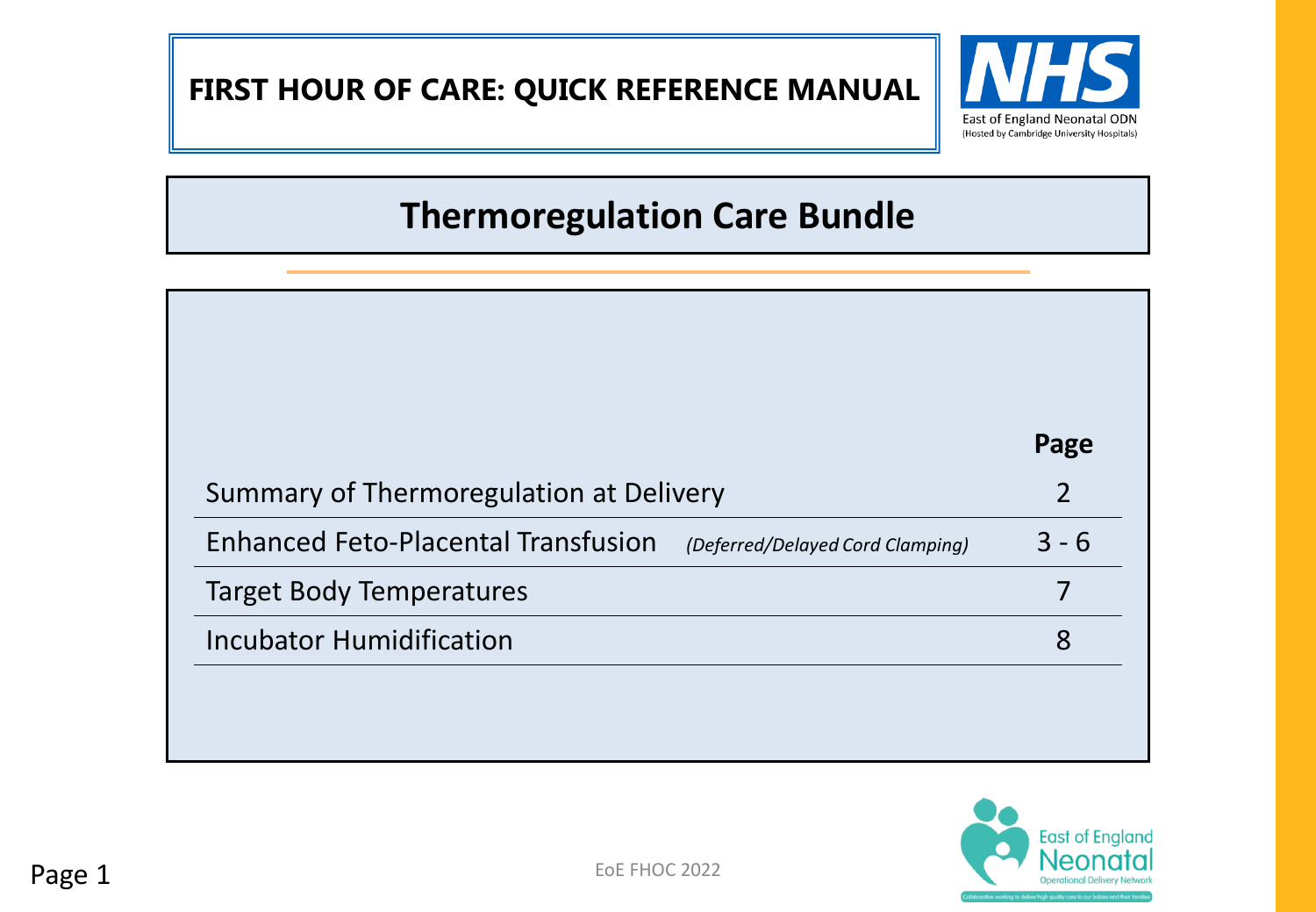|                                              | <b>Summary of Thermoregulation at Delivery:</b>                                                |                                                                                                                                                                                        |                                                                                         |
|----------------------------------------------|------------------------------------------------------------------------------------------------|----------------------------------------------------------------------------------------------------------------------------------------------------------------------------------------|-----------------------------------------------------------------------------------------|
|                                              |                                                                                                | <b>Optimise Delivery Room Environment for Delivery:</b><br>Room Temp 23-25°C (Aim ≥25°C if ≤ 28 weeks gestation)<br>Limit drafts (Close doors/windows & avoid fans directed at infant) |                                                                                         |
| <b>Delivery Room:</b>                        |                                                                                                |                                                                                                                                                                                        | <b>Neonatal Unit:</b>                                                                   |
| <b>Well Infant</b>                           | Defer cord clamping for at least 60 seconds unless contra-indication                           |                                                                                                                                                                                        | Well infants at $34^{+0}$ - $36^{+6}$<br>weeks may require heated<br>water mattress     |
| $\geq$ 34 <sup>+0</sup> weeks                | Dry baby in towel, remove wet<br>towels & apply wool Hat                                       | Encourage skin-to-skin with mother &<br>cover with pre-warmed towels                                                                                                                   | <b>Unwell infants: double walled</b><br>incubator or servo-controlled<br>radiant warmer |
|                                              |                                                                                                |                                                                                                                                                                                        |                                                                                         |
| <b>Well infant</b><br>$32+1 - 33+6$<br>weeks | Defer cord clamping unless<br>contra-indication                                                | Encourage skin-to-skin with mother &<br>cover with pre-warmed towels                                                                                                                   | Pre-warmed (35°C) double                                                                |
| $\mathbf{8}$<br>$>1.25$                      | Dry baby in towel, remove wet<br>towels & apply wool Hat                                       | Risk of hypothermia, RDS &<br>hypoglycaemia - monitor closely; timing<br>of removal from mother's skin in delivery<br>room is dependent on infant condition                            | walled incubator                                                                        |
|                                              |                                                                                                |                                                                                                                                                                                        |                                                                                         |
| Infant $\leq 32^{+0}$                        | Defer cord clamping if<br>no contra-indication. Use measures<br>to optimize babies temperature | Maintain under servo-controlled<br>radiant heater. Transwarmers should<br>not be used if overhead heat is in use                                                                       | Pre-warmed (35 to 37°C) &<br>humidified double walled<br>incubator                      |
| weeks                                        | Place infant in plastic bag (feet first)<br>or suit, and apply wool hat ±heated<br>mattress    | Show infant to parents prior to transfer<br>to neonatal unit. Allow skin contact as<br>infant's condition permits                                                                      | Keep in plastic bag/suit for<br>weighing and line insertions                            |
|                                              |                                                                                                |                                                                                                                                                                                        |                                                                                         |

Page 2 **FHOC Reference:** East of England Neonatal Benchmarking Group. Benchmark: Thermal Management **FHOC Reference:** East of England Neonatal Benchmarking Group. Clinical Guideline: Thermoregulation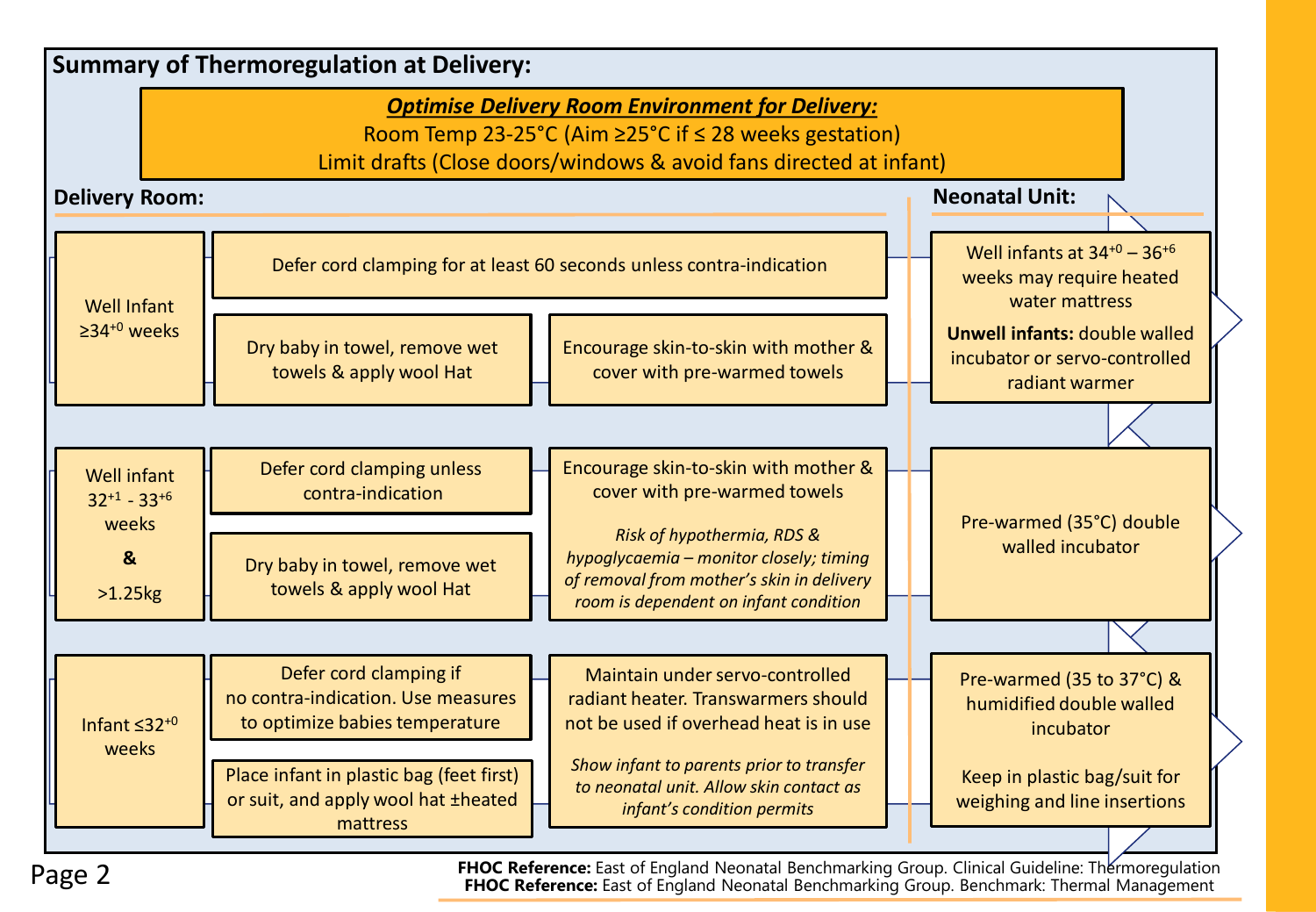### **Enhanced Feto-Placental Transfusion Optimal Cord Management)**

The process of allowing fetal blood within the placenta to return to the newborn is inhibited by immediate cord clamping. There is good quality evidence from a number of systematic reviews showing the benefits of deferred cord clamping in preterm infants. 60 seconds of DCC is recommended for all preterm infants unless there are contraindications

|                                                         | <b>Term Infant</b>                                                                                                                                                                                                                                                                                             | <b>Preterm Infant</b>                                                                                                                                                                                                                                                                 |
|---------------------------------------------------------|----------------------------------------------------------------------------------------------------------------------------------------------------------------------------------------------------------------------------------------------------------------------------------------------------------------|---------------------------------------------------------------------------------------------------------------------------------------------------------------------------------------------------------------------------------------------------------------------------------------|
| <b>Timing of Deferred</b><br><b>Cord Clamping:</b>      | 1 to 5 minutes or sooner if cord pulsation ceases<br>$\blacktriangleright$                                                                                                                                                                                                                                     | For at least 60 seconds<br>➤                                                                                                                                                                                                                                                          |
| <b>Infant position during</b><br>placental transfusion: | Place on mother's chest or abdomen to<br>$\blacktriangleright$<br>encourage skin to skin following vaginal delivery<br>Hold level with introitus if cord too short<br>$\blacktriangleright$<br>Position level with abdomen or placenta<br>$\triangleright$<br>following c-section<br><b>Ensure airway onen</b> | Position level with introitus for vaginal birth<br>➤<br>Position level with or below placenta following<br>$\blacktriangleright$<br>c-section or across maternal thighs<br>Ensure airway is in neutral position, gentle<br>$\blacktriangleright$<br>stimulation                       |
| Thermoregulatory<br>considerations:                     | $\blacktriangleright$<br>Dry & stimulate<br>Skin to skin and cover with pre-warmed towels if<br>$\blacktriangleright$<br>vaginal delivery<br>Use sterile towel if C-Section<br>$\blacktriangleright$                                                                                                           | Place in plastic bag/suit if <32/40 Consider use<br>$\triangleright$<br>of heated infant transport mattress in very low<br>birth weight infants if room temperature sub-<br>optimal<br>Dry, wrap & stimulate in pre-warmed towels if<br>$\blacktriangleright$<br><del>&gt;32/40</del> |

#### **Contra-indications:**

- $\triangleright$  The need for maternal resuscitation in the face of massive, acute haemorrhage
- $\triangleright$  A ruptured vasa praevia, snapped cord or other trauma to the cord vessels which will result in haemorrhage from the baby

#### **Special Circumstances**

- $\triangleright$  Complete placental abruption; consider holding placenta above baby and apply gentle pressure to placenta to aid placental transfusion, clamp at 60 seconds before placenta is lowered
- Multiple pregnancies. •DCC is not prohibited in multiple births but require individual case discussion with an experienced perinatal team. • Cord milking is not recommended in babies < 28 weeks (NLS 2021) and should be reserved for extreme circumstances such as maternal collapse where DCC can not be achieved. • Consider clamping cord early if the baby born in poor condition i.e. with a slow/ undetectable heart rate and your equipment does not allow you to appropriately support/resuscitation during DCC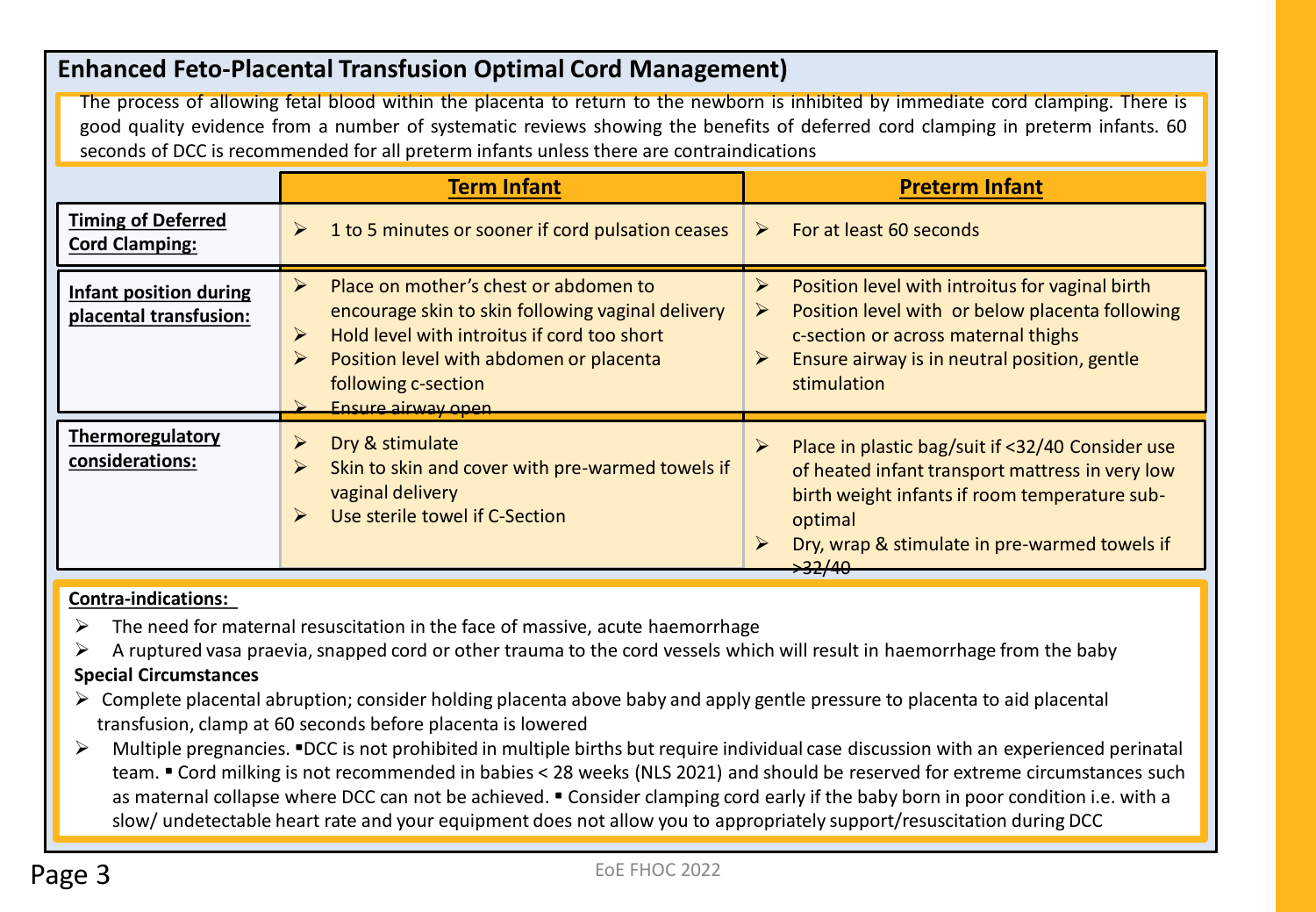| <b>Enhanced Feto-Placental Transfusion (Optimal Cord Management)</b> |                                                                                                                                                                                                                                                                                                                                                                                                                                                                                                                                                                                                                             |                                                                                                                                                                                                                                                                                                                                                                                                                                                                                                                                                                                                                                                                                                                                              |  |
|----------------------------------------------------------------------|-----------------------------------------------------------------------------------------------------------------------------------------------------------------------------------------------------------------------------------------------------------------------------------------------------------------------------------------------------------------------------------------------------------------------------------------------------------------------------------------------------------------------------------------------------------------------------------------------------------------------------|----------------------------------------------------------------------------------------------------------------------------------------------------------------------------------------------------------------------------------------------------------------------------------------------------------------------------------------------------------------------------------------------------------------------------------------------------------------------------------------------------------------------------------------------------------------------------------------------------------------------------------------------------------------------------------------------------------------------------------------------|--|
|                                                                      | <b>Term Infant</b>                                                                                                                                                                                                                                                                                                                                                                                                                                                                                                                                                                                                          | <b>Preterm Infant</b>                                                                                                                                                                                                                                                                                                                                                                                                                                                                                                                                                                                                                                                                                                                        |  |
| <b>Benefits:</b>                                                     | Haemoglobin concentration in infants at 24 to<br>$\blacktriangleright$<br>48 hours was significantly lower in the early<br>cord clamping group (MD-1.49 g/dL, CI-1.78 to -<br>1.21(1)<br>Increased risk of iron deficiency at three to six<br>$\triangleright$<br>months in the early cord clamping group (RR<br>2.65, CI 1.04 to 6.73)(1)<br>Significant increase in ferritin levels at 4-6 months<br>$\triangleright$<br>with associated increased myelin content (96.4 vs<br>65.3, $p=0.03$ (2)<br>1. McDonald et al. Effect of timing of umbilical cord clamping of term infants on maternal and neonatal outcomes. The | Reduction in hospital mortality (RR 0.68; 95% CI<br>$\blacktriangleright$<br>$0.52 - 0.90$<br>NNT 33 in all preterm infants<br>NNT 20 in < 28 weeks) (1)(2)<br>Reduction Intra ventricular haemorrhage, all<br>➤<br>grades (aRR 0.83, 95% CI 0.70 to 0.99) (2)<br>$\blacktriangleright$<br>Reduction in rates of necrotising enterocolitis<br>(RR 0.59; 95% CI 0.37-0.94 NNT 12) (3)<br>Reduction in overall number of blood<br>➤<br>transfusions<br>(MD-1.26, CI-1.87 to -0.64) (1)<br>1. Fogarty M, Osborn DA, Askie L, Seidler AL, Hunter K, Lui K, Simes J, Tarnow-Mordi. Delayed versus early umbilical cord<br>clamping for preterm infants a systematic review and meta analysis. American journal of obstetrics and gynaecology 2018 |  |
|                                                                      | Cochrane Library. July 2013<br>2. Mercer, JS, et al. Effects of delayed cord clamping on 4-month ferritin levels, brain myelin content, and neurodevelopment: a<br>randomized controlled trial. The Journal of Pediatrics. https://doi.org/10.1016/j.jpeds.2018.06.006<br>3. Mercer, JS, et al. Effects of delayed cord clamping on 4-month ferritin levels, brain<br>myelin content, and neurodevelopment: a randomized controlled trial. The Journal of<br>Pediatrics. (2018) https://doi.org/10.1016/j.jpeds.2018.06.006                                                                                                 | Jan; 218(1) 1-18.<br>2. Rabe H, Gyte GM, Diaz-Rossello JL & Duley L. Effect of umbilical cord clamping and other strategies to influence placental<br>transfusion at preterm birth on maternal and infant outcome. Cochrane Database Syst Rev. 2019 Sep; 17;9:CD003248<br>3. Garg BD, Kabra NS & Bansal A. Role of delayed cord clamping in prevention of necrotising enterocolitis in pre term<br>neonates: a systematic review. Journal of Maternal Fetal and Neonatal Medicine. 2019 Jan;32(1);164-172                                                                                                                                                                                                                                    |  |
| <b>Safety Profile:</b>                                               | $\blacktriangleright$<br>No difference in APGARS at 5 minutes (1)<br>$\blacktriangleright$<br>No difference in admission to NNU (1)<br>$\blacktriangleright$<br>No difference in polycythaemia (Hct>65%) (1)<br>Increased risk of jaundice requiring (1)<br>$\blacktriangleright$<br>phototherapy (2.74% of early cord clamp infants<br>vs 4.36% of delayed cord clamp; RR0.62, CI0.41<br>to 0.96)                                                                                                                                                                                                                          | No difference in APGAR at 5 minutes (1)<br>➤<br>No difference in admission temperature (1)<br>$\blacktriangleright$<br>Increased peak Haematocrit by 2.73 %<br>➤<br>$(Cl 1.94-3.52; p<0.00001) (1)$<br>Increased risk of jaundice (1)<br>$\blacktriangleright$                                                                                                                                                                                                                                                                                                                                                                                                                                                                               |  |
| variable between studies, at least 30 seconds.                       | Some uncertainties persist with respect to deferred cord clamping:<br>$\triangleright$ Few infants at the extreme of viability have been studied<br>> Optimal time for deferred cord clamping remains unclear,<br>$\triangleright$ Long term neurodevelopment outcomes have not been reported                                                                                                                                                                                                                                                                                                                               | $\triangleright$ Stabilisation with an intact cord using specialised equipment,<br>physiological based cord clamping<br>$\triangleright$ Possible benefits of stem cells, anti-oxidants and immunoglobulins<br>> Insufficient data on Cord Milking currently not recommended in<br>Infant < 28 weeks as associated with increased rates of IVH                                                                                                                                                                                                                                                                                                                                                                                               |  |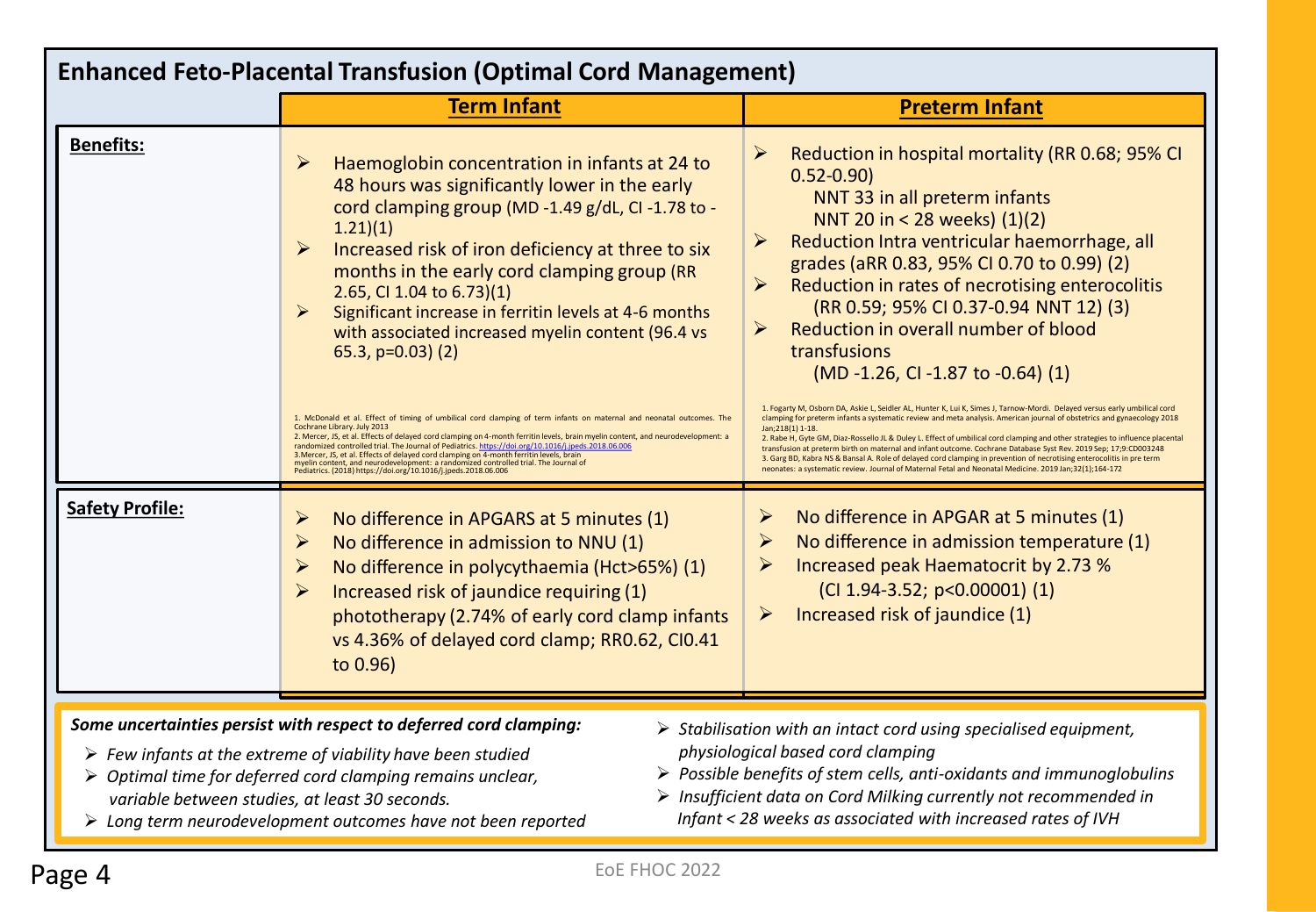### **Deferred Cord Clamping: Team Protocol**

**Prior to Delivery**

 $\overline{c}$ 

Prior

**Delivery** 

**Post**

**-natal**

Neonatal, obstetric & midwifery teams to agree if deferred cord clamping is appropriate and, if so, duration of deferred cord clamping

Clear communication between the MDT team regarding positioning of infant and specialised equipment if required during DCC, agree criteria for when to consider cutting the cord earlier than 60 seconds

Allocate member of team as time-keeper from delivery of baby

Prepare pre-warmed towels / Sterile Plastic suit / Plastic Bag as appropriate

Optimise environment, room temperature, fans off. Anticipate need for infant transport mattress.

**Obstetrician/ Midwife to call clearly once baby delivered**

**Time-Keeper: Call out 15 second intervals**

**Dry & Stimulate OR Plastic Bag as appropriate.**

Hat on, position airway & gentle stimulation. (Support breathing as required if equipment avaliable).

**Obstetrician/ Midwife to call clearly once cord is clamped**

Record duration of deferred clamping in notes

EoE FHOC 2022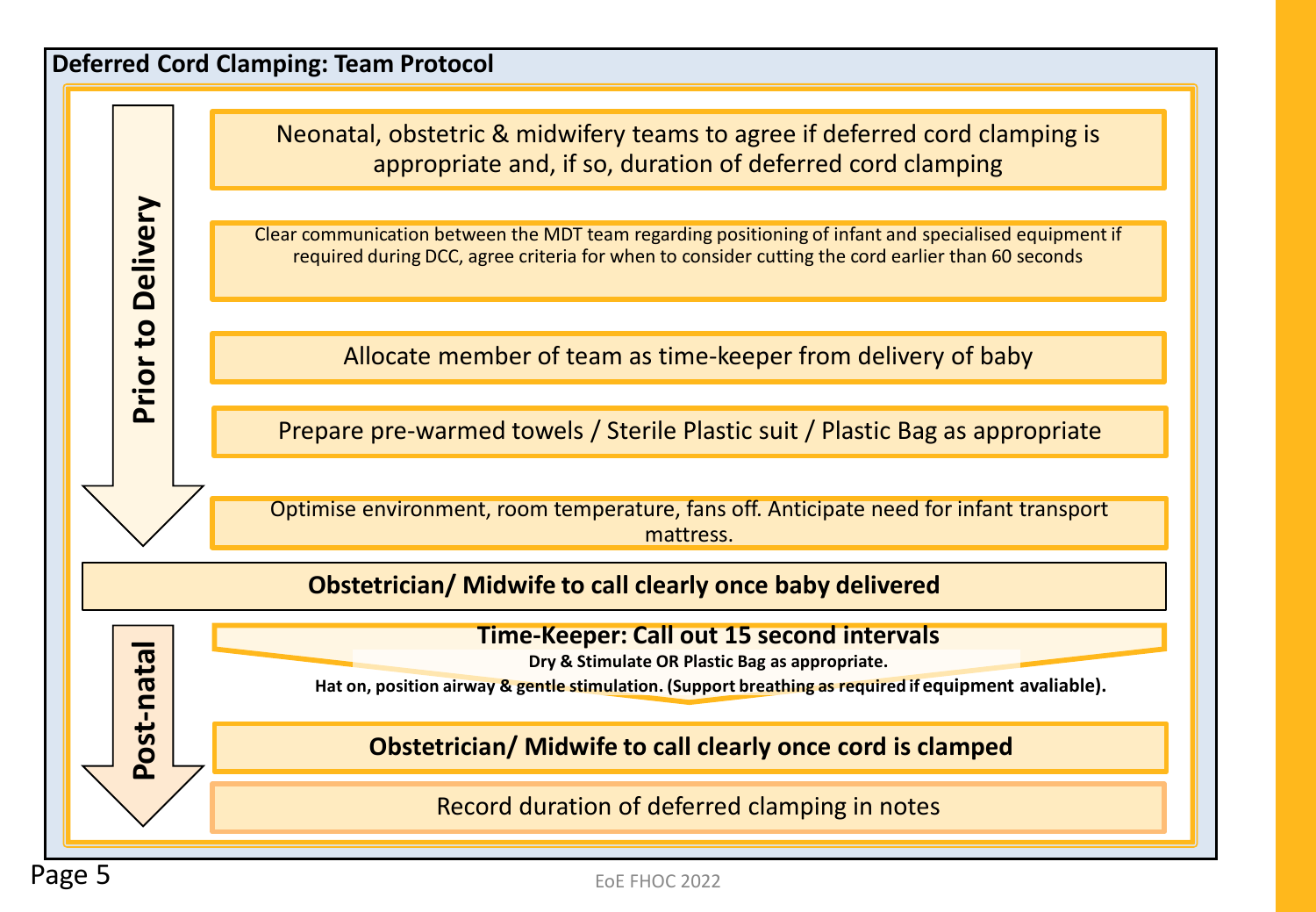### **Deferred Cord Clamping: Recommendations by national and international institutions**

| <b>Organisation</b> | Preterm                                                                                                                                                                                                                                                                                                                                     | <b>Term</b>                                                                                                                                                                                                                                                                                   |  |
|---------------------|---------------------------------------------------------------------------------------------------------------------------------------------------------------------------------------------------------------------------------------------------------------------------------------------------------------------------------------------|-----------------------------------------------------------------------------------------------------------------------------------------------------------------------------------------------------------------------------------------------------------------------------------------------|--|
| <b>WHO (2014)</b>   | Delay of umbilical cord clamping for 1–3 minutes after birth is recommended for all births with simultaneous essential newborn<br>care.                                                                                                                                                                                                     |                                                                                                                                                                                                                                                                                               |  |
| <b>ILCOR</b>        | Delay umbilical cord clamping for at least 1 min for newborn infants not requiring resuscitation. Evidence does not support or<br>refute delayed cord clamping when resuscitation is needed.                                                                                                                                                |                                                                                                                                                                                                                                                                                               |  |
| <b>NLS (2021)</b>   | For uncompromised term and preterm infants, where immediate resuscitation or stabilisation is not required, aim to delay<br>clamping the cord for at least 60 seconds. A longer period may be more beneficial. Clamping should ideally take place after<br>lungs are aerated. where DCC is not possible consider cord milking in > 28 weeks |                                                                                                                                                                                                                                                                                               |  |
| <b>BAPM (2020)</b>  | Optimal Cord Management in all preterm babies less than 34 weeks gestation. Optimal Cord Management reduces death in<br>preterm babies by nearly a third The number of babies needing to receive OCM to prevent a death is around 30-50 overall and<br>may be as low as 20 in the least mature babies                                       |                                                                                                                                                                                                                                                                                               |  |
| ECG (2019)          | If possible, delay clamping the umbilical cord for at<br>least 60s to promote placenta-fetal transfusion.                                                                                                                                                                                                                                   | Term birth not covered                                                                                                                                                                                                                                                                        |  |
| <b>NICE (2017)</b>  | Preterm birth not covered                                                                                                                                                                                                                                                                                                                   | In healthy women the cord should not be clamped in the first 60<br>seconds, except where there are concerns about the cord's integrity or<br>the baby's heart rate. Cord should be clamped before 5 minutes,<br>although women should be supported if they wish this to be delayed<br>further |  |

Abbreviations: WHO World Health Organization, ILCOR International Liaison Committee on Resuscitation, NLS Newborn Life Support (UK Resus Council), ECG European consensus guideline (RDS), NICE National Institute for Health & Clinical Excellent. BAPM British Association of Perinatal Medicine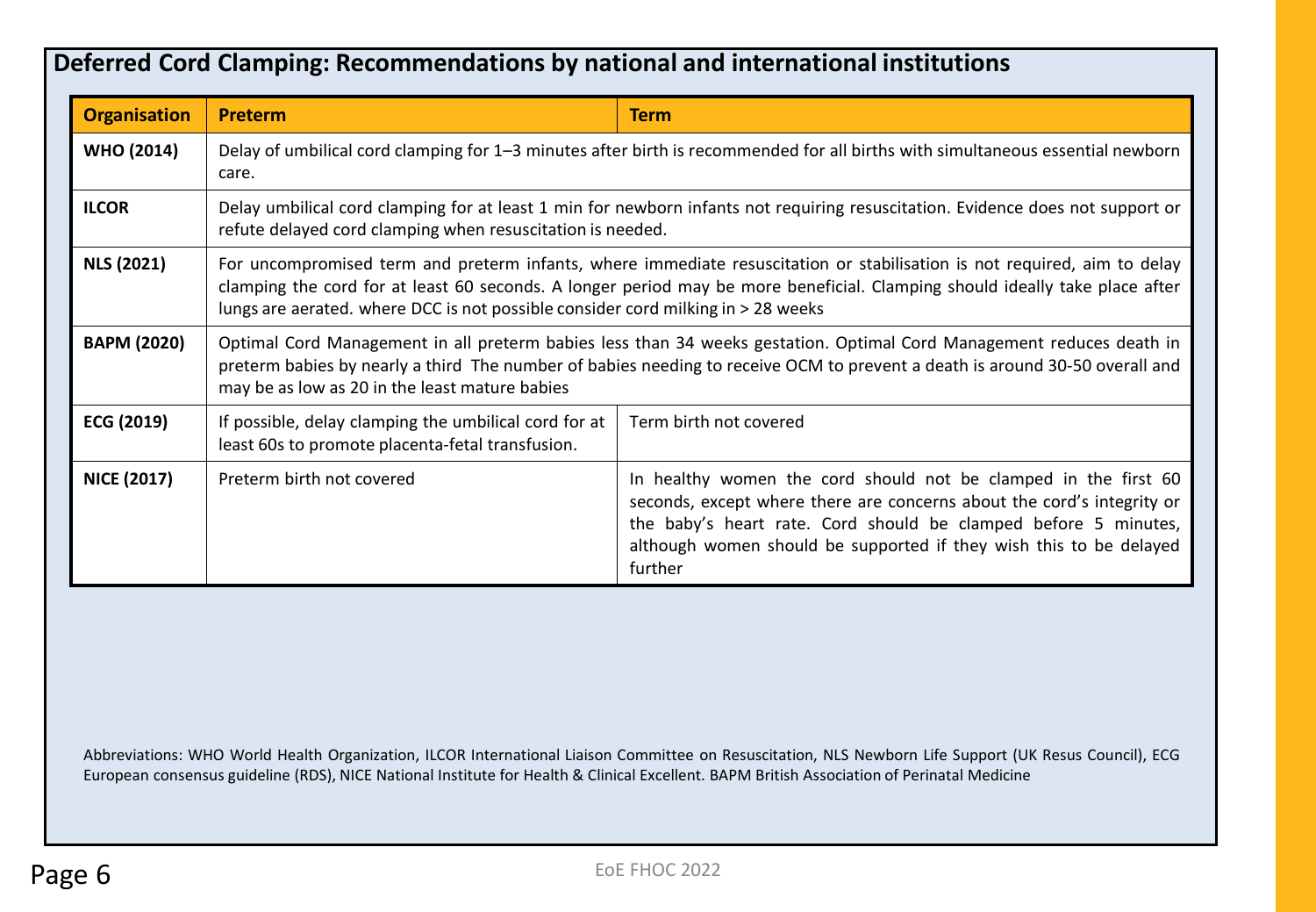## **Target Temperatures:**

Within the *First Hour of Care*:

- Skin surface temperature servo-control should be used where prolonged resuscitation or observation occurs on the delivery room resuscitaire
- In the absence of such facilities, radiant intensity of the overhead heater should be adjusted manually according to the infant's needs
- Axillary temperature should be checked Prior to departure from the delivery unit and on admission to NICU, action taken it out of the normal range (36.5 - 37.5)
- Subsequently, the temperature of any sick newborn or preterm infant should be measured continuously by skin temperature probe (skin to matress or axilla placement if using overhead heat) with intermittent axillary temperature comparison

## *Gold Standard* **Admission Temperature (Axillary or Core):** ≥36.5°C

*Normal Neonatal Axillary Temperature Range: 36.5 – 37.5°C*

**Skin Temperature Ranges:** *Term Infant 36 – 36.5°C* | *Preterm Infant 36.2 – 37.2°C*